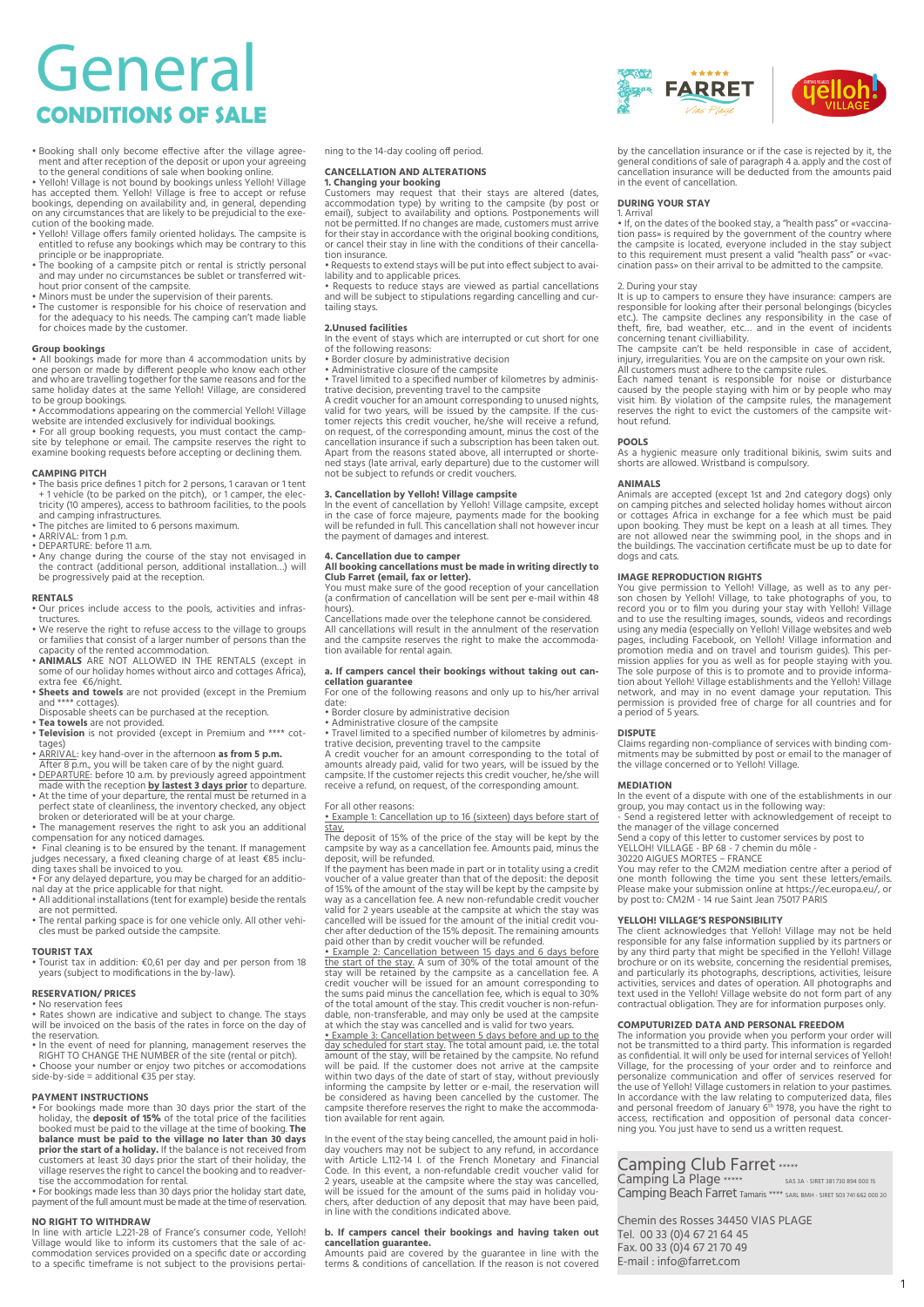



# **GENERAL TERMS OF THE CANCELLATION GUARANTEE**

Club Farret proposes a cancellation and interruption guarantee for an amount equivalent to 4% of the cost of the stay in the rental accommodation and on a camping pitch. This guarantee can only be taken out at the same time as the booking.

The cancellation and interruption guarantee is valide as from the day you subscribe the guarantee and expires on the day of your departure.

## **WHAT DO WE COVER ?**

You will be refunded the amount paid on presentation of a receipt (excluding tourist taxes, any deductable and cancellation guarantee) and on condition that you have previously informed us in writing as soon as an event preventing your departure occurs.

## **UNDER WHAT CIRCUMSTANCES DO WE INTERVENE?**

## **If one of the following events occur before or during your stay :**

• Death, accident or serious illness, hospitalisation of the insured, a parent or close family member (husband, wife, father-in-law, mother-in-law, sisters, brothers, children, uncles, aunts, nephews, nieces, sons-in-law, daughters-inlaw).

• Complications due to the state of pregnancy occurring before the 7th month of pregnancy of one of the persons participating in the stay which result in the absolute cessation of any professional or other activity.

• Economic redundancy, termination by agreement.

• Obtaining a job for at least 6 months while you were registered as unemployed.

• Serious fire damage, explosion, water damage, theft to your business premises or main home and involving your presence.

• Serious damage to the vehicle, your caravan or motor home occurring within 48 hours prior to departure.

• Cancellation or modification of paid holidays by the

employer. A deductable of 10% of the amount of the stay remains at your expense. This guarantee does not apply to company managers, liberal professions, craftsmen and intermittent entertainment workers.

• Professional transfer imposed by your hierarchy.

- Summons: for the adoption of a child, as a witness or juror, for an organ transplant, for a resit.

• Natural disasters (within the meaning of law N°86-600 of 13 July 1986 as amended).

• Cancellation of one of the persons accompanying the insured (maximum 6 persons) for one of the events covered by the cancellation guarantee.

• Separation (divorce or break-up of a civil partnership) with official proof.

## **In the event of late arrival or interruption of the stay**,

reimbursement of the days not used for the cases covered by the cancellation guarantee. In the event of late arrival or interruption, a one-day deductable applies.

## **Covid 19 :** See our Covid-19 coverage on page 3.

## **WHAT IS THE CANCELLATION PROCEDURE?**

- ¾ **You must inform the campsite of your cancellation as soon as you become aware of the event preventing you from staying.**
- ¾ **Supporting documents must be sent within 10 working days after the event occurs.** You must make sure of the good reception of your cancellation (a confirmation of cancellation will be sent per e-mail within 48 hours).